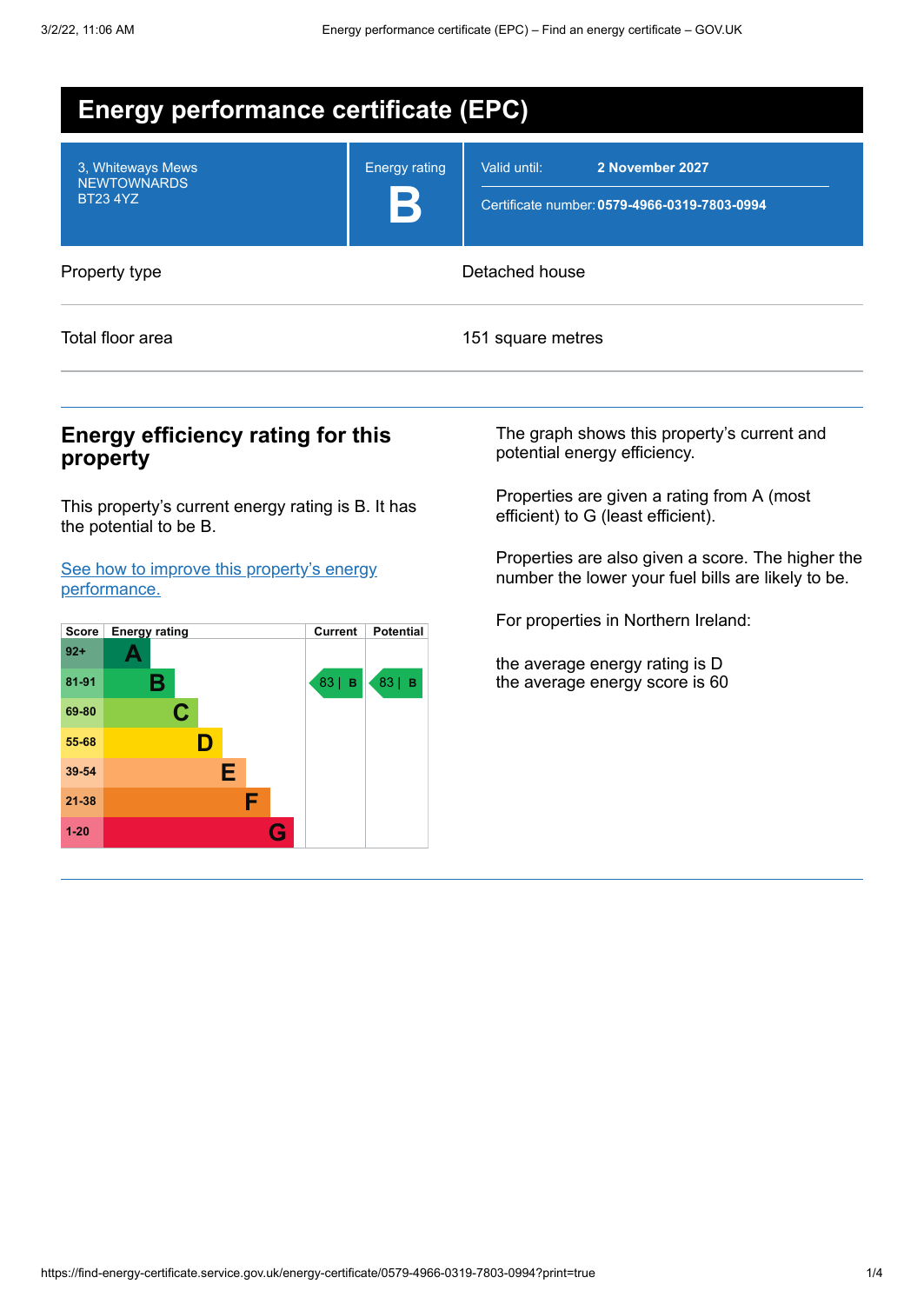# **Breakdown of property's energy performance**

This section shows the energy performance for features of this property. The assessment does not consider the condition of a feature and how well it is working.

Each feature is assessed as one of the following:

- very good (most efficient)
- good
- average
- poor
- very poor (least efficient)

When the description says "assumed", it means that the feature could not be inspected and an assumption has been made based on the property's age and type.

| <b>Feature</b>       | <b>Description</b>                                                       | Rating    |
|----------------------|--------------------------------------------------------------------------|-----------|
| Walls                | Average thermal transmittance 0.21 W/m <sup>2</sup> K                    | Very good |
| Roof                 | Average thermal transmittance 0.11 W/m <sup>2</sup> K                    | Very good |
| Floor                | Average thermal transmittance 0.17 W/m <sup>2</sup> K                    | Very good |
| Windows              | High performance glazing                                                 | Very good |
| Main heating         | Boiler and radiators, mains gas                                          | Good      |
| Main heating control | Time and temperature zone control                                        | Very good |
| Hot water            | From main system                                                         | Good      |
| Lighting             | Low energy lighting in all fixed outlets                                 | Very good |
| Air tightness        | Air permeability 7.1 m <sup>3</sup> /h.m <sup>2</sup> (assessed average) | Average   |
| Secondary heating    | Room heaters, wood logs                                                  | N/A       |

#### **Low and zero carbon energy sources**

Low and zero carbon energy sources release very little or no CO2. Installing these sources may help reduce energy bills as well as cutting carbon emissions. The following low or zero carbon energy sources are installed in this property:

• Biomass secondary heating

#### **Primary energy use**

The primary energy use for this property per year is 81 kilowatt hours per square metre (kWh/m2).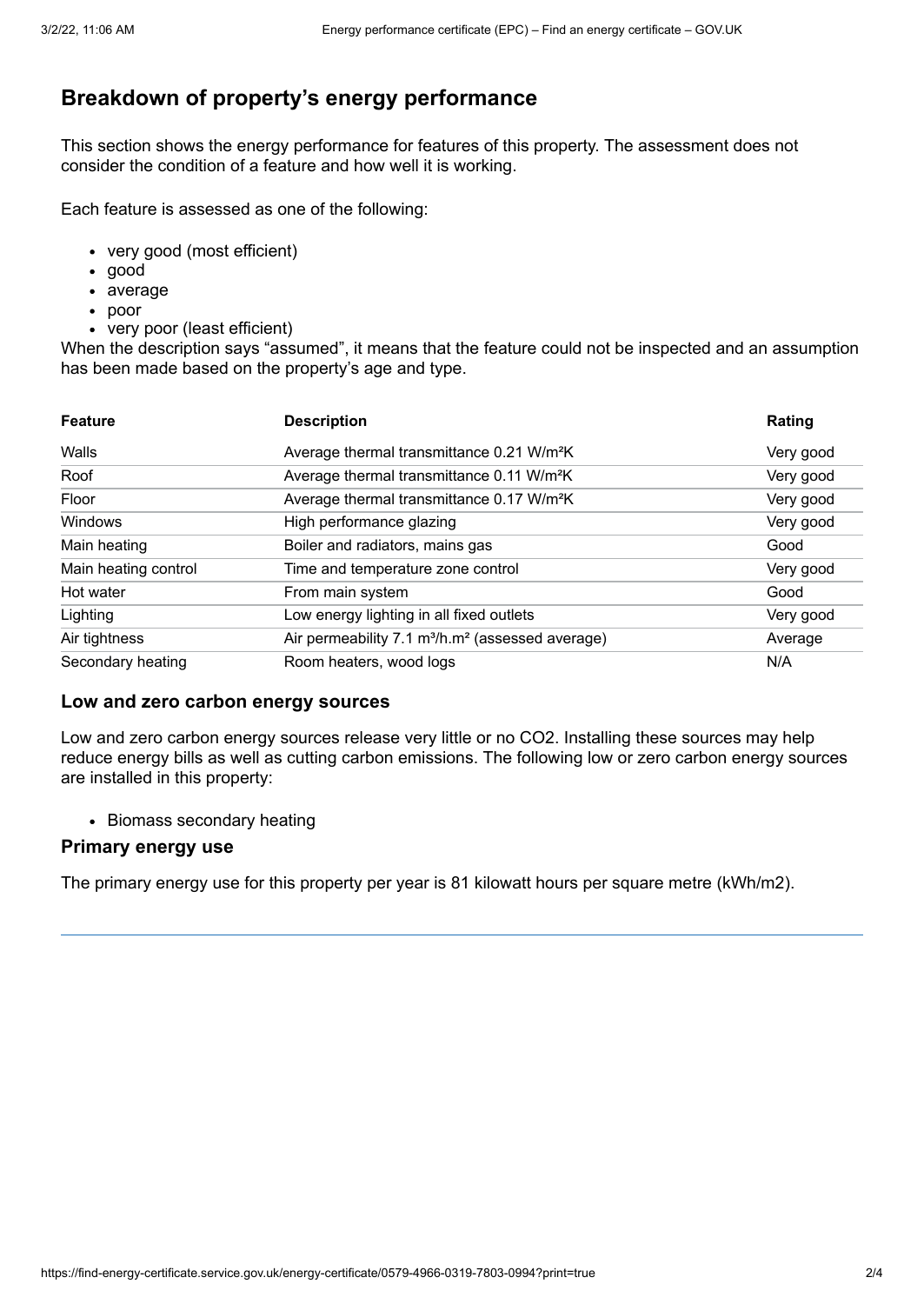| <b>Environmental impact of this</b><br>property                                                        |                 | This property produces                                                                                                                        | 2.2 tonnes of CO2 |
|--------------------------------------------------------------------------------------------------------|-----------------|-----------------------------------------------------------------------------------------------------------------------------------------------|-------------------|
| This property's current environmental impact<br>rating is B. It has the potential to be B.             |                 | This property's potential<br>production                                                                                                       | 2.2 tonnes of CO2 |
| Properties are rated in a scale from A to G<br>based on how much carbon dioxide (CO2) they<br>produce. |                 | By making the recommended changes, you<br>could reduce this property's CO2 emissions by<br>0.0 tonnes per year. This will help to protect the |                   |
| Properties with an A rating produce less CO2                                                           |                 | environment.                                                                                                                                  |                   |
| than G rated properties.                                                                               |                 | Environmental impact ratings are based on<br>assumptions about average occupancy and                                                          |                   |
| An average household<br>produces                                                                       | 6 tonnes of CO2 | energy use. They may not reflect how energy is<br>consumed by the people living at the property.                                              |                   |
|                                                                                                        |                 |                                                                                                                                               |                   |

# <span id="page-2-0"></span>**How to improve this property's energy performance**

Making any of the recommended changes will improve this property's energy efficiency.

If you make all of the recommended changes, this will improve the property's energy rating and score from B (83) to B (83).

| Recommendation               | <b>Typical installation cost</b> | <b>Typical yearly saving</b> |
|------------------------------|----------------------------------|------------------------------|
| 1. Solar photovoltaic panels | £9.000 - £14.000                 | £270                         |

### **Paying for energy improvements**

Find energy grants and ways to save energy in your home. [\(https://www.gov.uk/improve-energy-efficiency\)](https://www.gov.uk/improve-energy-efficiency)

## **Estimated energy use and potential savings**

| Estimated yearly energy<br>cost for this property | £609 |
|---------------------------------------------------|------|
| Potential saving                                  | £0.  |

The estimated cost shows how much the average household would spend in this property for heating, lighting and hot water. It is not based on how energy is used by the people living at the property.

The estimated saving is based on making all of the [recommendations](#page-2-0) in how to improve this property's energy performance.

#### **Heating use in this property**

Heating a property usually makes up the majority of energy costs.

#### **Potential energy savings by installing insulation**

The assessor did not find any opportunities to save energy by installing insulation in this property.